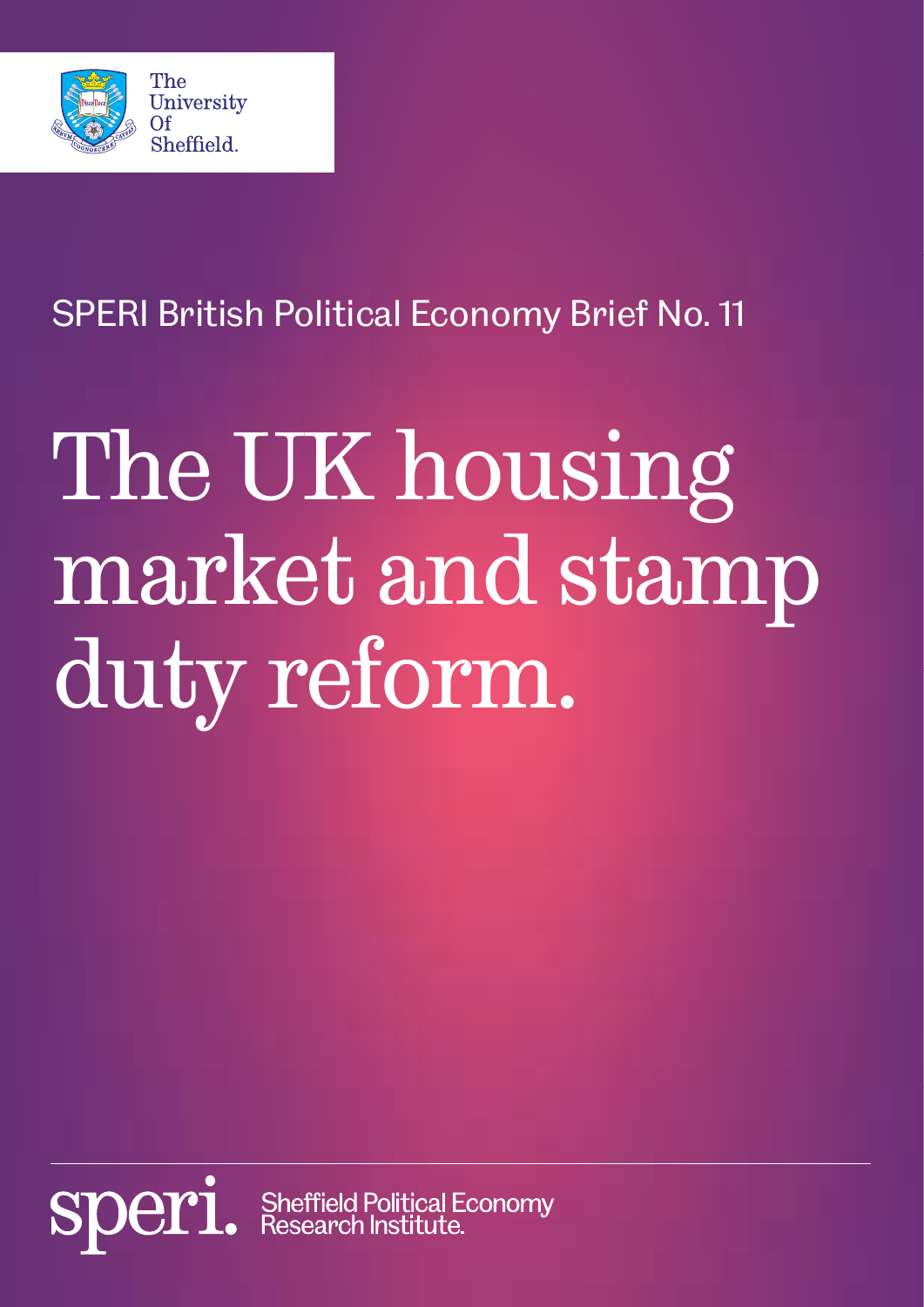In this Brief, the Sheffield Political Economy Research Institute assesses evidence on trends within the UK housing market since the financial crisis. It concentrates in this regard on regional differences within the apparent housing market recovery, and considers what these differences indicate about the nature of the UK's postcrisis growth model. The Brief also assesses the regional impact of the coalition government's recent changes to stamp duty on housing transactions – announced in December 2014 – and considers what this measure tells us about the government's economic stewardship.

## Background

- The housing market was central to the model of economic growth evident in the UK before the financial crisis. Rising property values compensated for stagnating earnings and helped to fuel high levels of consumer spending (Hay, 2013).
- The exemption of housing transaction from capital gains tax enabled this scenario to some extent, yet the levy of stamp duty on house purchases nevertheless meant the housing market was also an important source of tax revenue.
- Yet the pre-crisis housing market boom is also associated with several acute economic problems. It exacerbated regional inequality as high property values in London led to a greater concentration of wealth in the capital.
- It also led to UK banks focusing lending on mortgages at the expense of productive activity and created significant concerns around housing affordability, especially for young people and low-earners.
- There is clearly a need, therefore, to consider whether such problems have abated in the post-crisis environment. A more sustainable recovery in the UK economy may depend on reducing dependence on the housing market.
- However, enabling home-ownership has been a central part of the coalition government's economic agenda, as demonstrated by the Help to Buy scheme. Importantly, the mortgage guarantee element of Help to Buy is available to anybody buying a home valued under £600,000, not simply first-time buyers. Help to Buy was extended last year until 2020.
- A reform of stamp duty was announced by the Chancellor of the Exchequer, George Osborne, in the Autumn Statement in late 2014.
- Under the previous system, people buying a house costing between £125,000 and £250,000 paid 1 per cent of the cost in stamp duty. There was then a significant 'cliff edge', with a 3 per cent rate applied to houses costing between £250,000 and £500,000 (higher rates were applied above this point).
- Under the new system, introduced overnight on 4 December 2014, an allowance of £125,000 is applied to every housing transaction. Stamp duty of 2 per cent is applied beyond the first £125,000, up to £250,000, and 5 per cent is applied from £250,000 to £925,000 (higher rates apply after this point).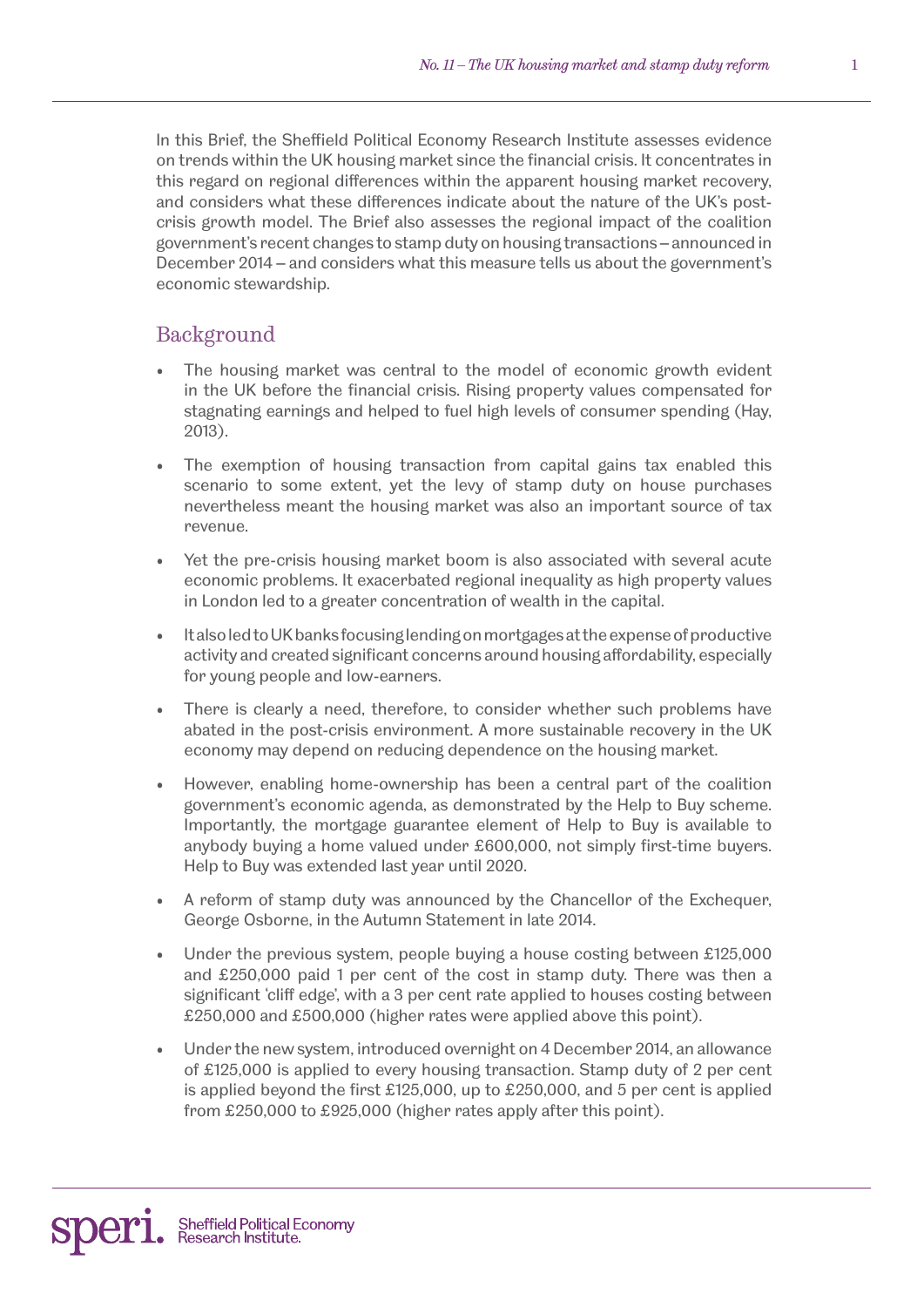## Evidence

- The chart below shows that the housing market recovery is strongest in London and, to a lesser extent, the wider South East region. Average house prices are now more than 30 per cent above their pre-crisis peak in inner London, more than 15 per cent above in outer London, and almost 9 per cent above in the rest of the South East.
- In contrast, average house prices in the three regions of Northern England remain 5-10 per cent below their pre-crisis peak. The post-crisis trends have therefore reinforced regional housing market inequalities evident before the financial crisis.



- In terms of lending by UK banks, the amount loaned to individuals secured on dwellings (i.e. mortgages) has risen from 28 per cent of all lending before the financial crisis, to almost half by the end of 2014 (46 per cent) (Bank of England, 2015).
- It was in this context that the coalition government decided to reform stamp duty on property at the Autumn Statement in December 2014. The chart below shows that the new system disproportionately benefits home-buyers in London, particularly the outer London area.
- People buying averagely priced houses in inner London can expect to pay around £2,000 less in stamp duty, and people in outer London can expect to pay around £4,000 less.
- In contrast, people buying averagely priced houses in the Midlands and Northern England can expect to pay around £1,000 less.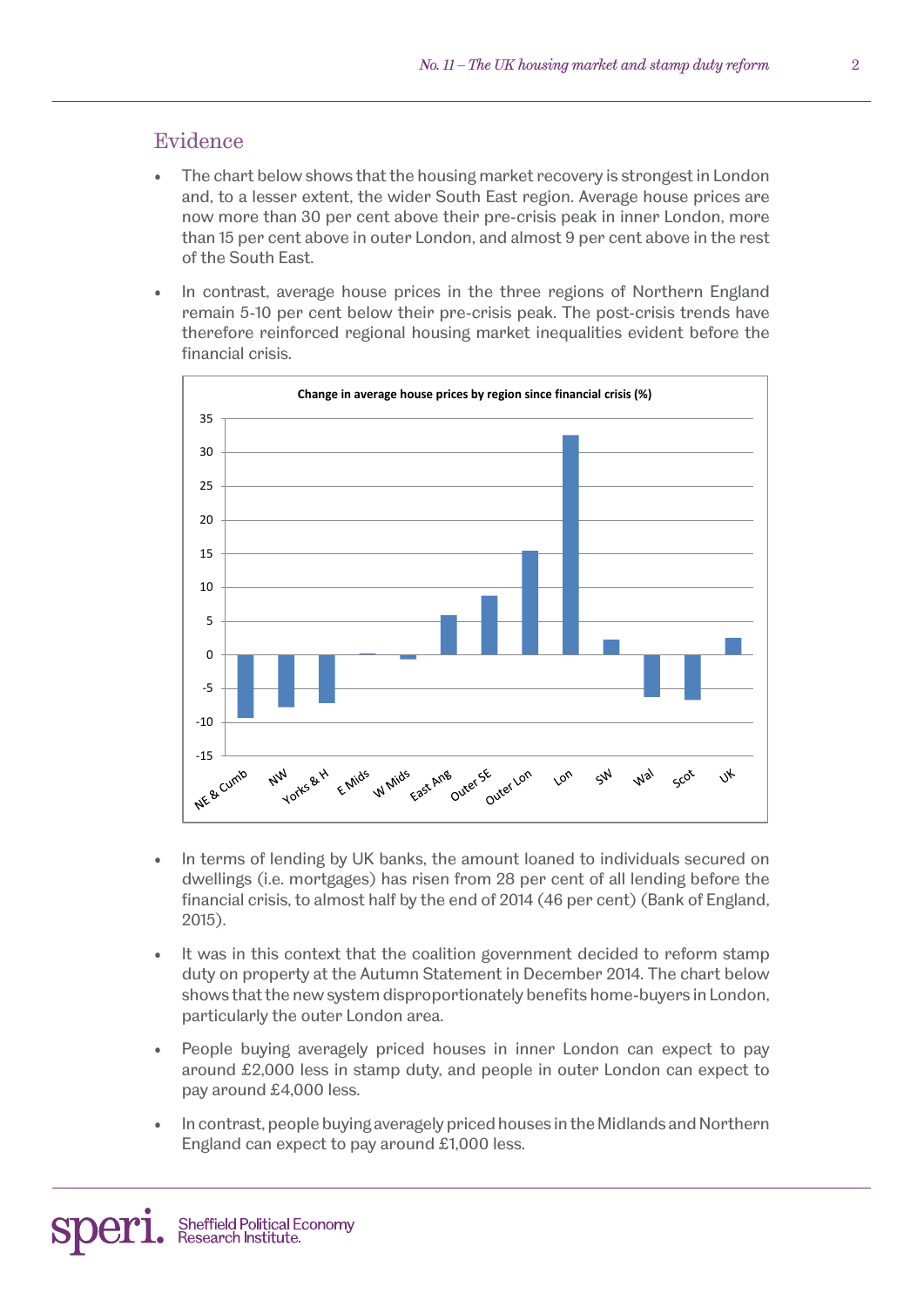

- The change is also expected to reduce tax revenues by around £800 million per year (HM Treasury, 2014).
- The unbalanced housing market recovery means that, in most places outside London and the South East, house prices have become slightly more affordable for lower earners (although this does not mean that sufficient housing is available).
- As the table in the annex shows, the ratio of median house prices to median earnings, and the ratio of lower quartile house prices and lower quartile earnings, fell significantly between 2007 and 2013 throughout Northern England and the Midlands (although they remain high in historical terms).
- In London, however, both ratios have increased over this period. Even at the lower end, the housing market is outpacing earnings growth, and residential property is therefore becoming less affordable for lower earners in the capital.

#### Analysis

- Given that a housing market crash was one of the main triggers of the financial crisis and subsequent economic stagnation, there is a clear need to reduce the UK economy's dependence on housing market growth.
- However, the apparent UK housing market recovery has been based on a reignition and intensification of trends evident before the financial crisis.
- Most alarmingly, the recovery has been led almost exclusively by the acceleration of house prices in London and the South East – reinforcing regional inequalities and exacerbating the problem of unaffordable housing for low earners in the capital.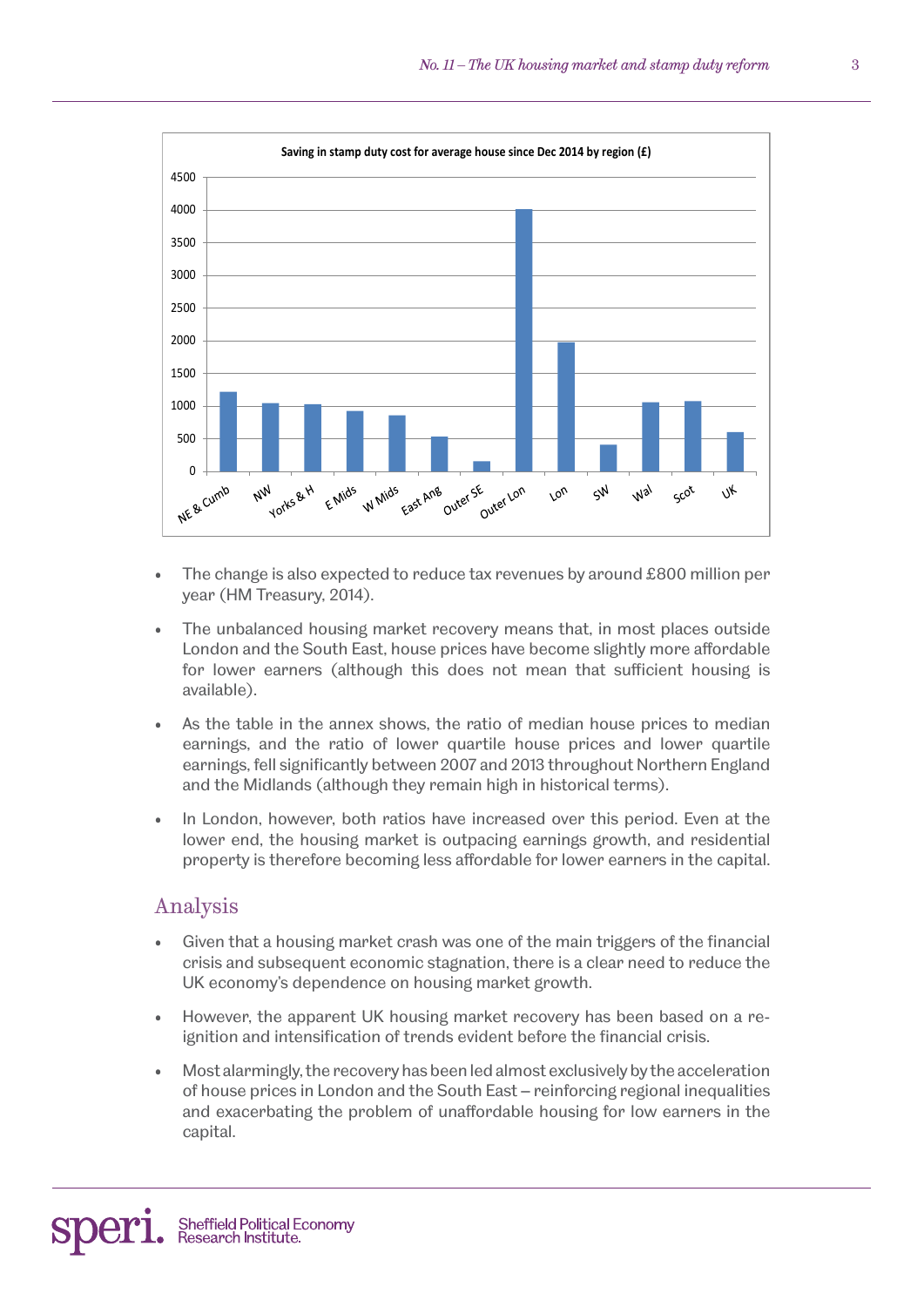- Housing has actually become more affordable for lower earners elsewhere in the UK – hugely undermining the political case for Help to Buy.
- The banking sector  $-$  despite being part-nationalised in 2008  $-$  now appears even more oriented towards mortgage lending than investment in productive activity.
- The coalition government's decision to reform stamp duty on housing transactions in late 2014 will only reinforce these trends. It provides a fiscal boost to the housing market throughout the UK, further dis-incentivising the 'rebalancing' of the UK economy.
- Moreover, it will mainly benefit homebuyers in London. In the long term, this will strengthen regional inequalities as the London housing market continues to boom. But in the short term, as the general election approaches, it also offers a hugely significant tax cut for households in London's commuter belt.
- This manoeuvre not only contradicts efforts to rebalance the economy, but also brings into question the coalition's commitment to austerity.

# Conclusion

The evidence assessed here suggests that the UK housing market has returned to 'business as usual'. This can be seen as a sign of economic recovery, yet, equally, it also suggests that many of the problems associated with the onset of the financial crisis and subsequent stagnation remain salient. The coalition government's decision to reform – and, in effect, significantly reduce – stamp duty indicates that it is relatively unconcerned by the economy's dependence on the housing market and the continuing acute regional inequalities which pervade the UK growth model.

# **References**

Bank of England (2015) *Bankstats: December 2015*, available at http://www. bankofengland.co.uk/statistics/Pages/bankstats/default.aspx.

HM Treasury (2014) *Autumn Statement 2014: Policy Costings*, available at https:// www.gov.uk/government/uploads/system/uploads/attachment\_data/file/384071/ AS2014 policy costings final.pdf.

Hay, C (2014) *The Failure of Anglo-Liberal Capitalism* (Basingstoke: Palgrave).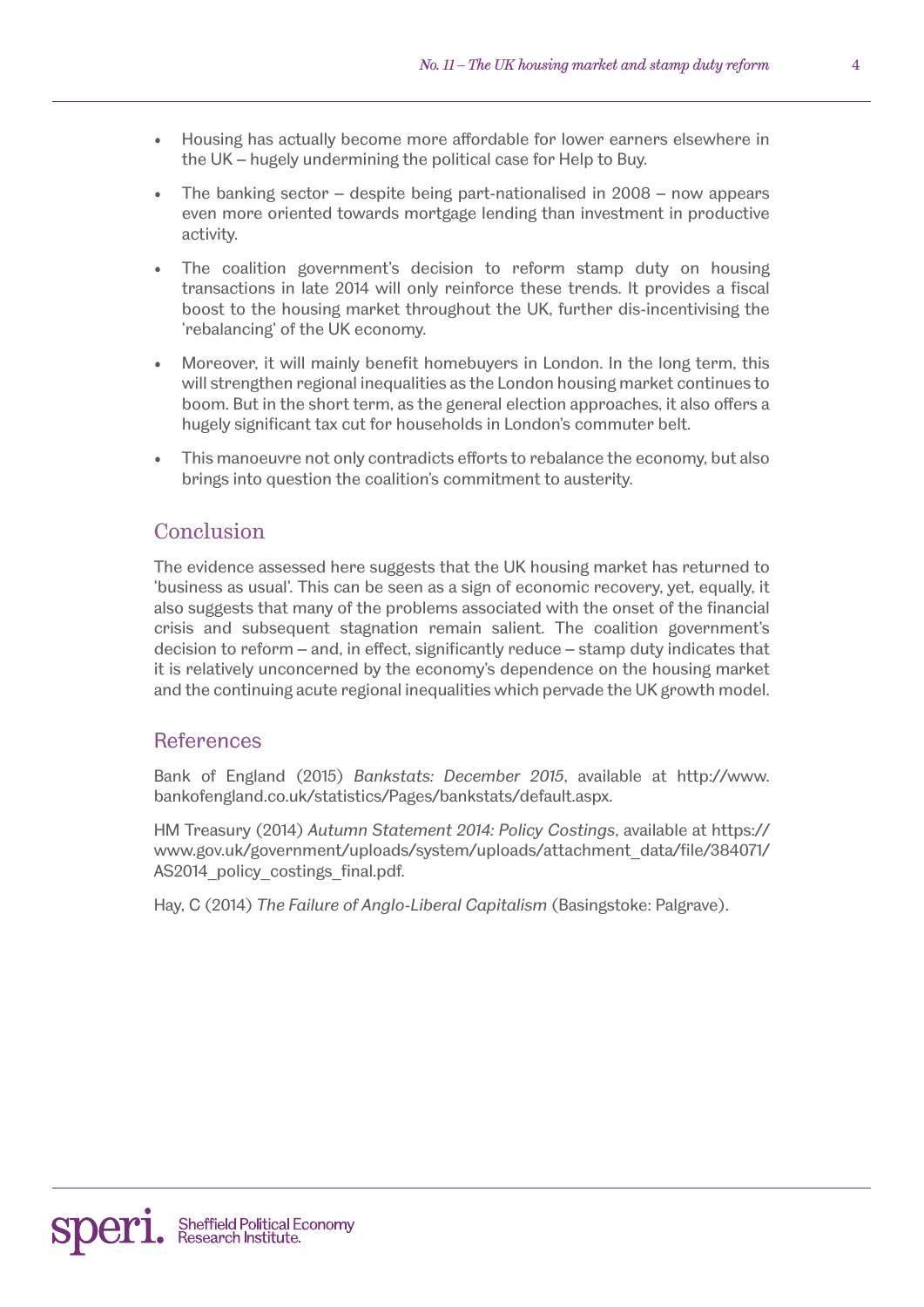#### Annex

|                                   | Change in average house prices by region since the financial crisis |           |              |           |           |             |                    |              |      |           |        |        |     |
|-----------------------------------|---------------------------------------------------------------------|-----------|--------------|-----------|-----------|-------------|--------------------|--------------|------|-----------|--------|--------|-----|
|                                   | <b>NE&amp;</b><br>Cumb                                              | <b>NW</b> | Yorks<br>& H | E<br>Mids | W<br>Mids | East<br>Ang | Outer<br><b>SE</b> | Outer<br>Lon | Lon  | <b>SW</b> | Wal    | Scot   | UK  |
| Q <sub>3</sub><br>2007<br>(£000s) | 135                                                                 | 159       | 155          | 157       | 165       | 184         | 215                | 259          | 302  | 204       | 154    | 152    | 184 |
| Q <sub>3</sub><br>2014<br>(£000s) | 122                                                                 | 147       | 145          | 157       | 164       | 195         | 234                | 299          | 401  | 209       | 144    | 142    | 189 |
| %<br>change                       | $-9.3$                                                              | $-7.7$    | $-7.1$       | 0.2       | $-0.6$    | 5.9         | 8.8                | 15.4         | 32.6 | 2.3       | $-6.2$ | $-6.7$ | 2.5 |
|                                   |                                                                     |           |              |           |           |             |                    |              |      |           |        |        |     |

Source: Nationwide House Price Index (http://www.nationwide.co.uk/about/house-price-index/headlines)

| Cost of stamp duty for average house by region $(f)$ |                        |           |              |           |           |             |             |              |       |           |      |      |      |
|------------------------------------------------------|------------------------|-----------|--------------|-----------|-----------|-------------|-------------|--------------|-------|-----------|------|------|------|
|                                                      | <b>NE&amp;</b><br>Cumb | <b>NW</b> | Yorks<br>& H | E<br>Mids | W<br>Mids | East<br>Ang | Outer<br>SE | Outer<br>Lon | Lon   | <b>SW</b> | Wal  | Scot | UK   |
| Old<br>system                                        | 1220                   | 1453      | 1468         | 1573      | 1641      | 1947        | 2344        | 8946         | 12032 | 2041      | 1449 | 1423 | 1881 |
| <b>New</b><br>system                                 | 0                      | 405       | 435          | 646       | 781       | 1394        | 2167        | 4928         | 10054 | 1682      | 382  | 346  | 1276 |
| Saving                                               | 1220                   | 1047      | 1032         | 927       | 859       | 533         | 156         | 4017         | 1978  | 409       | 1059 | 1077 | 605  |

Source: SPERI calculations based on Nationwide House Price Index (see above for link)

| Ratio of median/lower quartile house price to median/lower quartile earnings (selected areas) |      |                |             |            |         |         |              |        |                 |                 |  |  |
|-----------------------------------------------------------------------------------------------|------|----------------|-------------|------------|---------|---------|--------------|--------|-----------------|-----------------|--|--|
|                                                                                               |      | Tyne &<br>Wear | Gtr<br>Manc | Merseyside | S Yorks | W Yorks | <b>Notts</b> | W Mids | Inner<br>London | Outer<br>London |  |  |
| Median                                                                                        | 2007 | 5.90           | 5.66        | 5.76       | 5.50    | 5.95    | 6.16         | 5.76   | 9.17            | 9.04            |  |  |
| price/earnings<br>ratio                                                                       | 2013 | 4.96           | 4.94        | 4.84       | 4.63    | 4.95    | 5.57         | 5.06   | 10.41           | 9.10            |  |  |
| Lower quartile                                                                                | 2007 | 5.86           | 5.92        | 5.72       | 5.83    | 6.24    | 6.58         | 6.51   | 9.45            | 9.77            |  |  |
| price/earnings<br>ratio                                                                       | 2013 | 4.72           | 4.68        | 4.57       | 4.59    | 4.92    | 5.51         | 5.37   | 10.00           | 9.79            |  |  |
|                                                                                               |      |                |             |            |         |         |              |        |                 |                 |  |  |

Source: DCLG (https://www.gov.uk/government/statistical-data-sets/live-tables-on-housing-market-andhouse-prices)